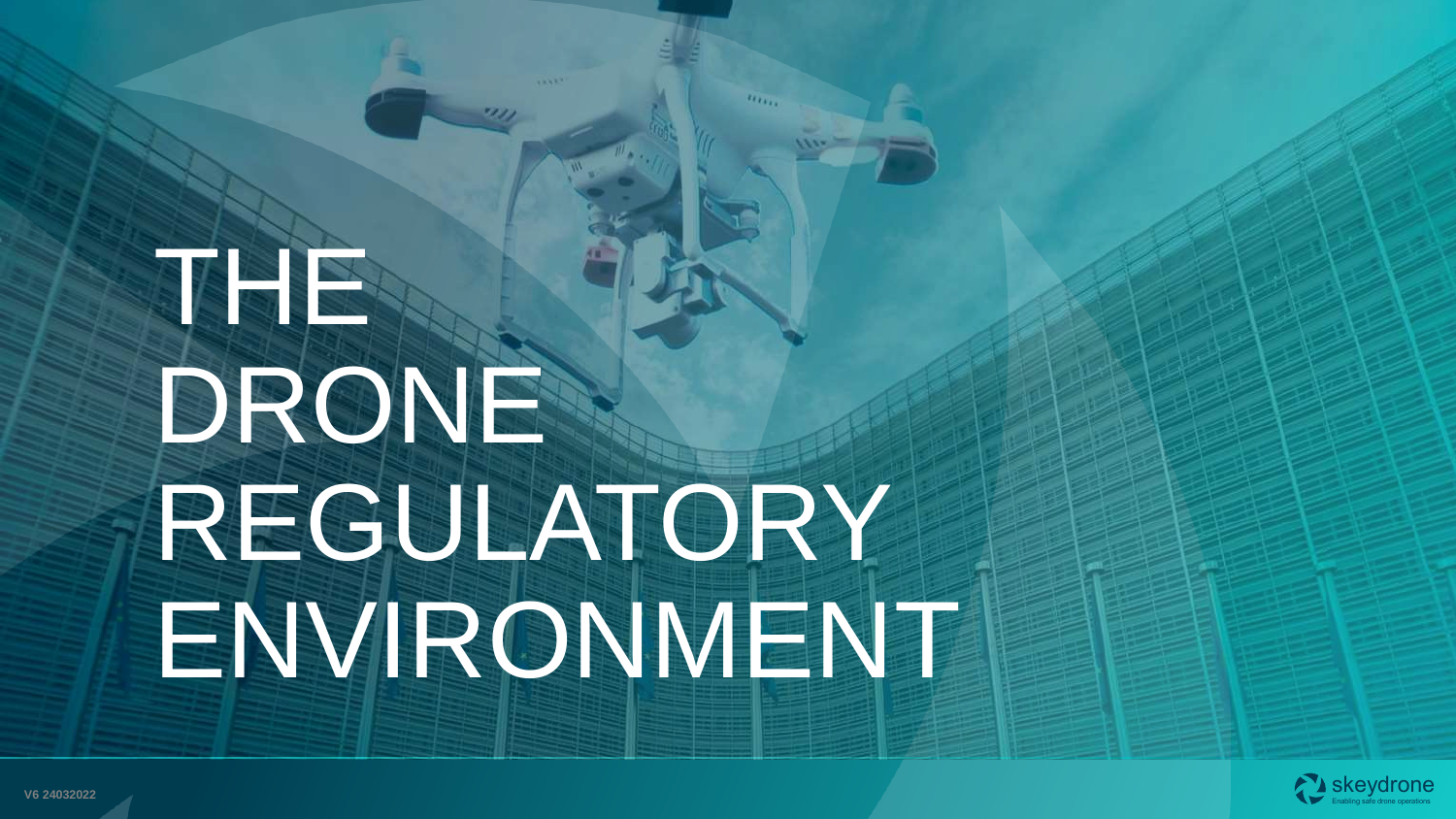## SKEYDRONE INTRODUCTION

#### Created early 2020 as a spin-off of skeyes Innovation departement

Joint venture and

Building strong eco-system to activate the drone services market in Belgium and abroad

Drone related service portfolio

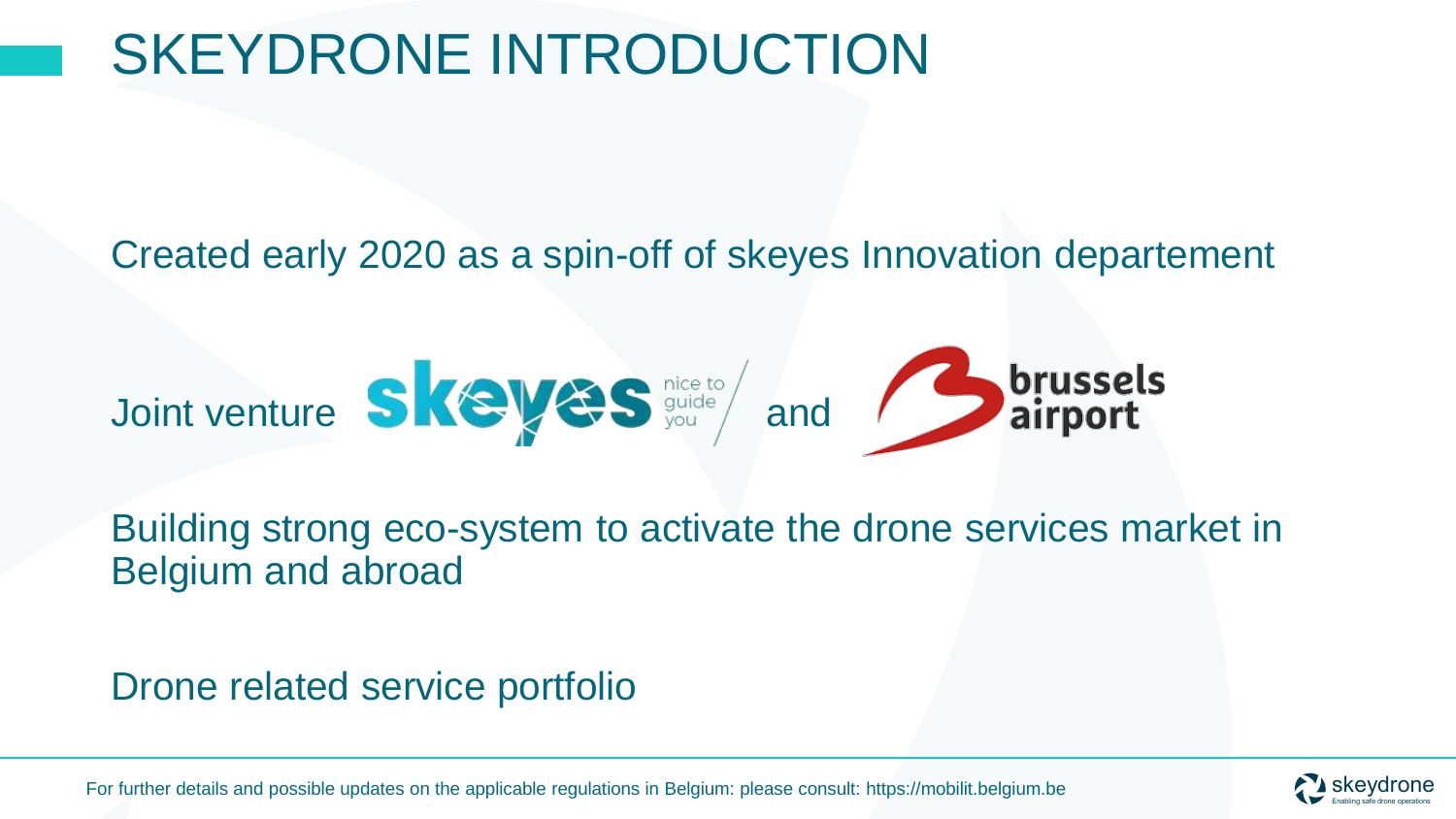## TABLE OF CONTENT

#### 0. The basics

- 1. "Open" flight category
- 2. "Specific" flight category
- 3. "Certified" flight category
- 4. GeoZones
- 5. CTRs and Military areas as GeoZone
- 6. Drone categories
- 7. Transition periods
- 8. Pilot competencies

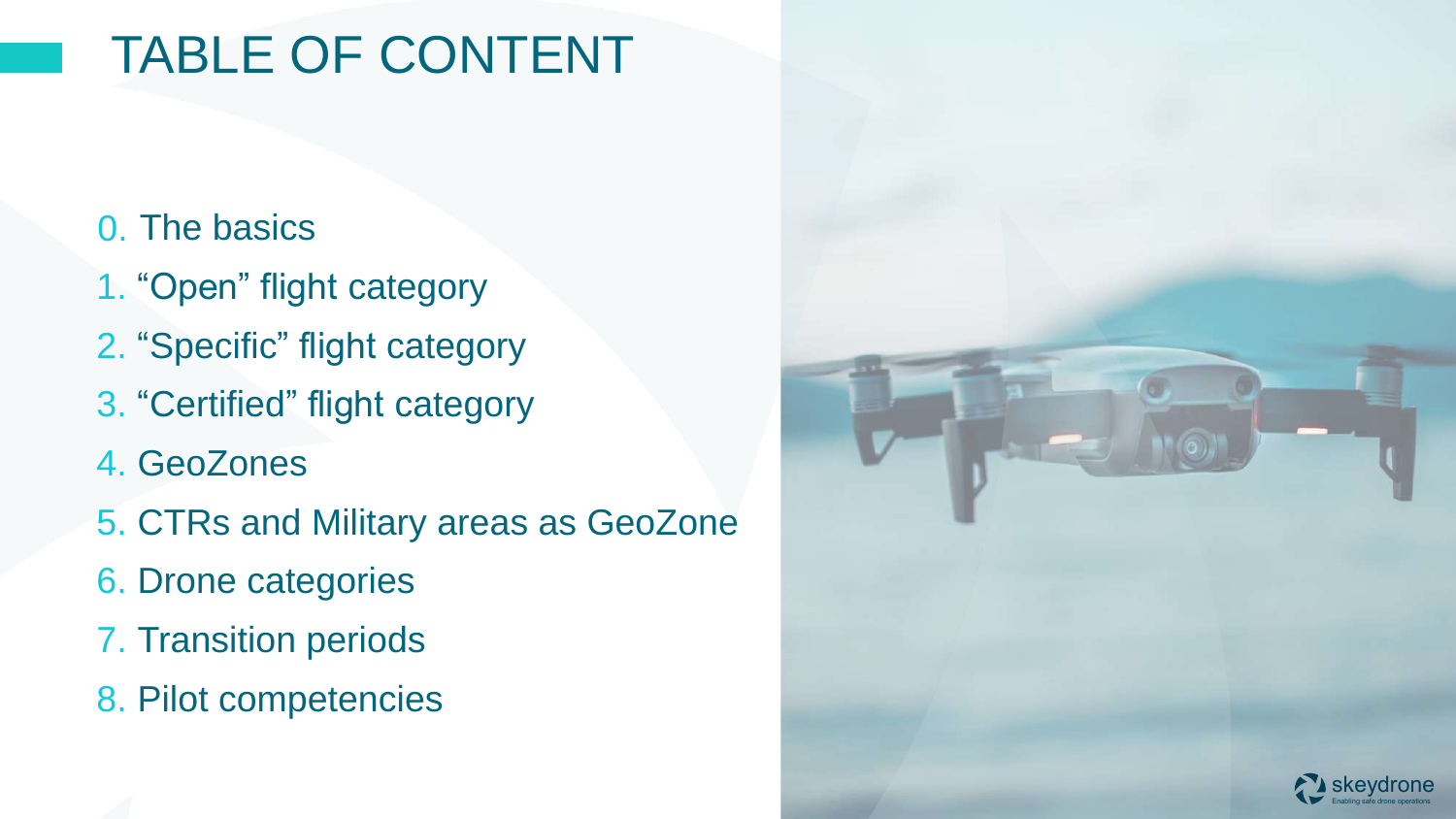# U THE BASICS

elu

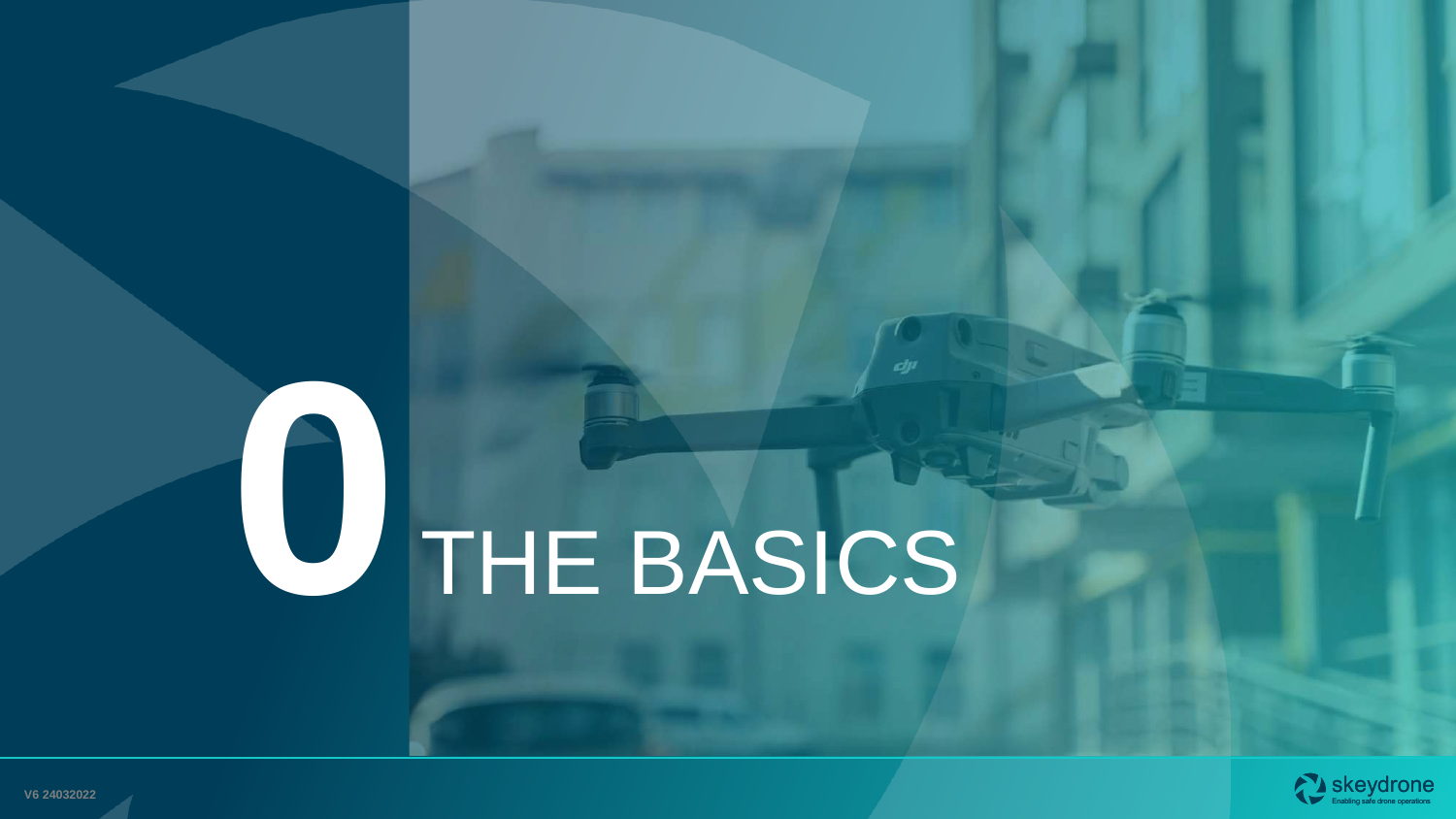

Since January 2021, the new European regulation (EU IR 2019/947) concerning drones entered into force, also in Belgium. This regulation provided a totally new framework which replaced EU-wide all national legislation as we used to know before.

The new rules can be split in two main pieces:

- the EU-wide do's-and-don'ts that apply to your flight where ever you are and
- those still defined at national level through a concept called GeoZones. In case you plan to fly in one of those GeoZones you will also need to comply with access conditions that only apply there.

By the way: just make sure you comply with both at all times.

Feel free to get familiar with it all, piece by piece, and let's get started with the basics.



A flight is and will always remain a flight of course but under the current EU rules **flights are categorized in three very distinct categories: Open, Specific or Certified.** Before take-off, you'll have to figure out what it is you want to do and what drone you plan on using so you can figure out which flight category applies to your flight. Depending on that, things might look quite different and both the operator as well as the pilot will need to comply to a totally **different set of do's-and-don'ts**. Flights in the Open category are for example always limited to maximum height of 120m.



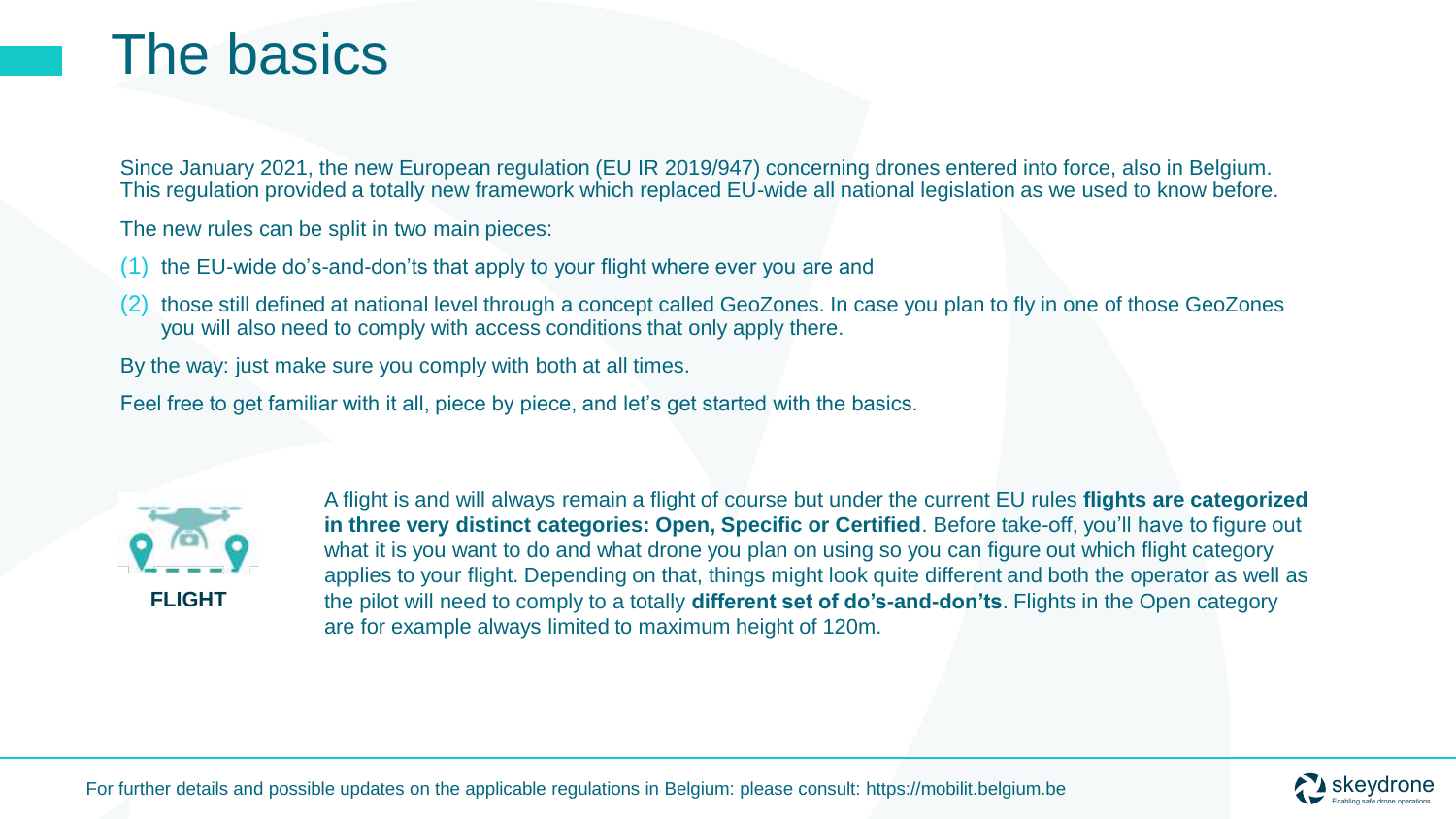### The basics



**The operator is the legal entity responsible for the operation** and therefor needs to make sure all is done safely while respecting all applicable rules. That's the entity which as of January 1<sup>st</sup> needs to be **registered as drone operator** in the country it resides in. By the way, **it could be a company employing one or more remote pilots but in case a drone operator is a person,** he or she may at the same time also be the remote pilot. It's for example with the operator that you would find an Operational Authorisation for flights in the Specific category.



The remote pilot is the **person that actually controls the drone** during the flight. Depending on the flight category he or she will need to have a different set of **required competencies**. For flights in the subcategory Open A1 an on-line training and examination for example suffices while flights in the Certified **PILOT** category require the pilot to be fully licensed.



The **Competent Authority (CA) is the official national organisation** appointed by each EU Member State responsible for o.a. issuing operator registrations, confirming operational declaration and issuing operational authorisations. In Belgium that is the Belgian Civil Aviation Authority known under the name Directoraat Generaal LuchtVaart (DGLV) in Dutch or Directorat General du Transport Aérien (DGTA) in French. **AUTHORITY**

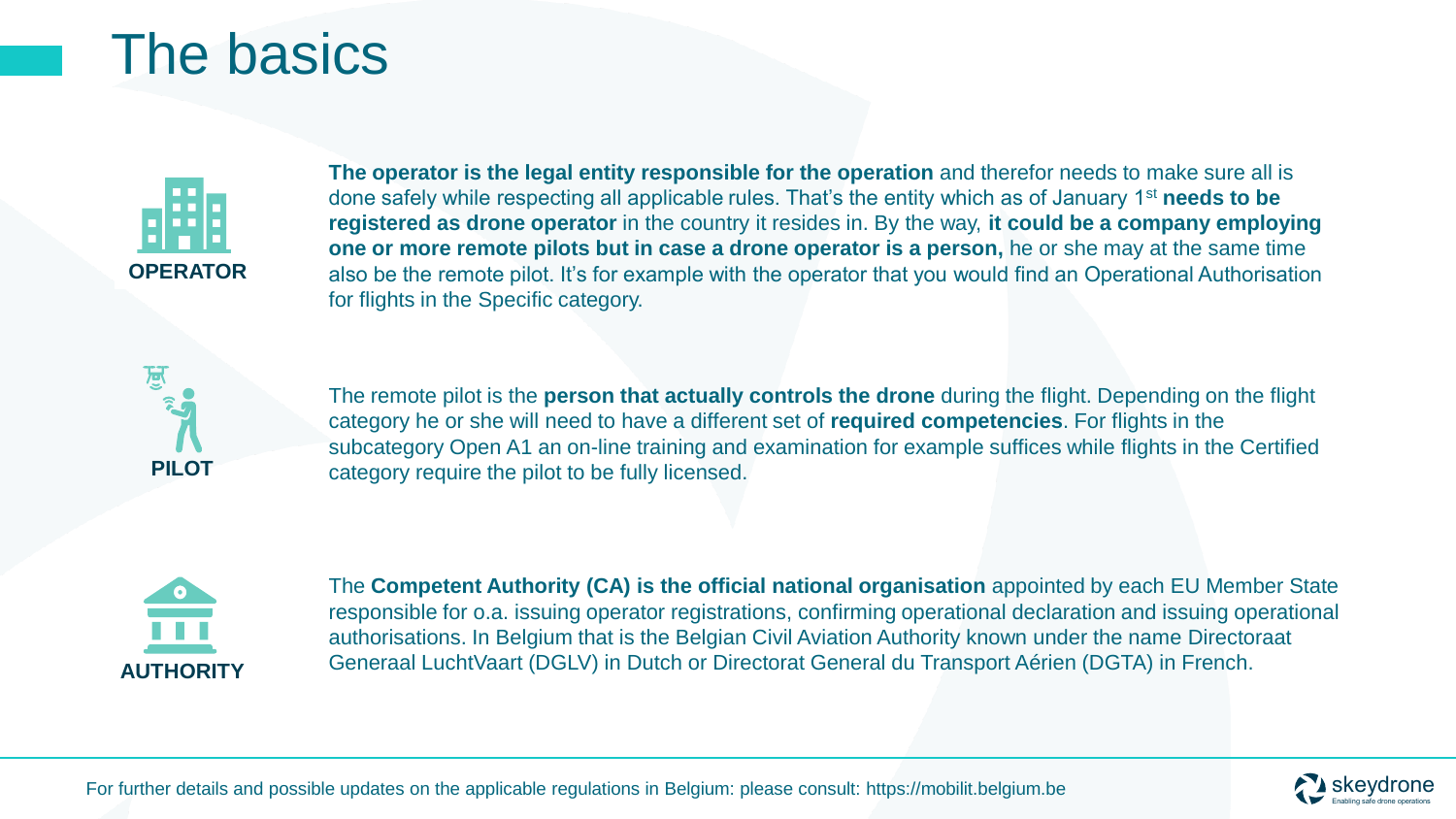



Pilot (pilot)

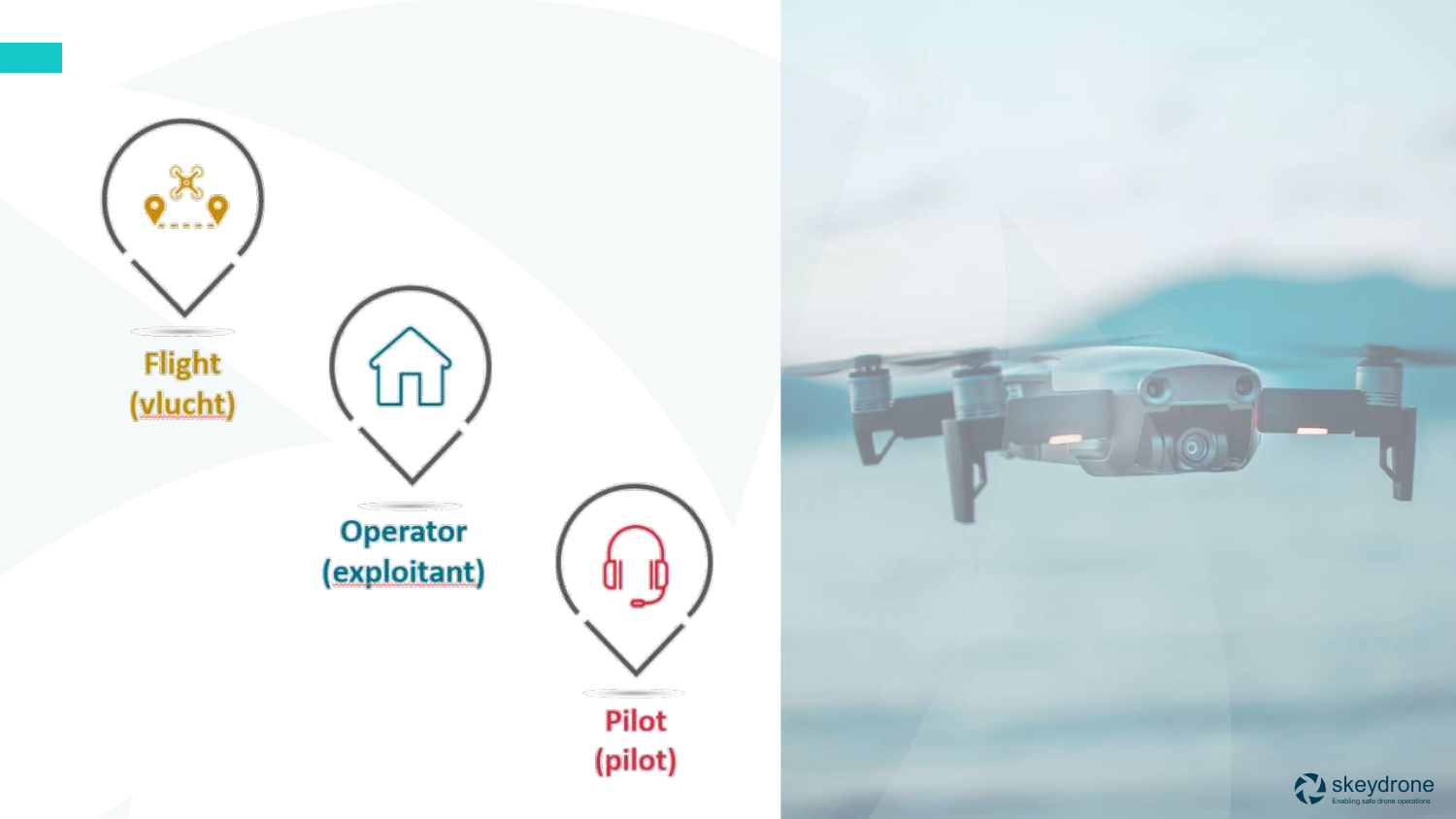Get your registration number BELxyz



Operator (exploitant)

Get the required competencies



Pilot (pilot)

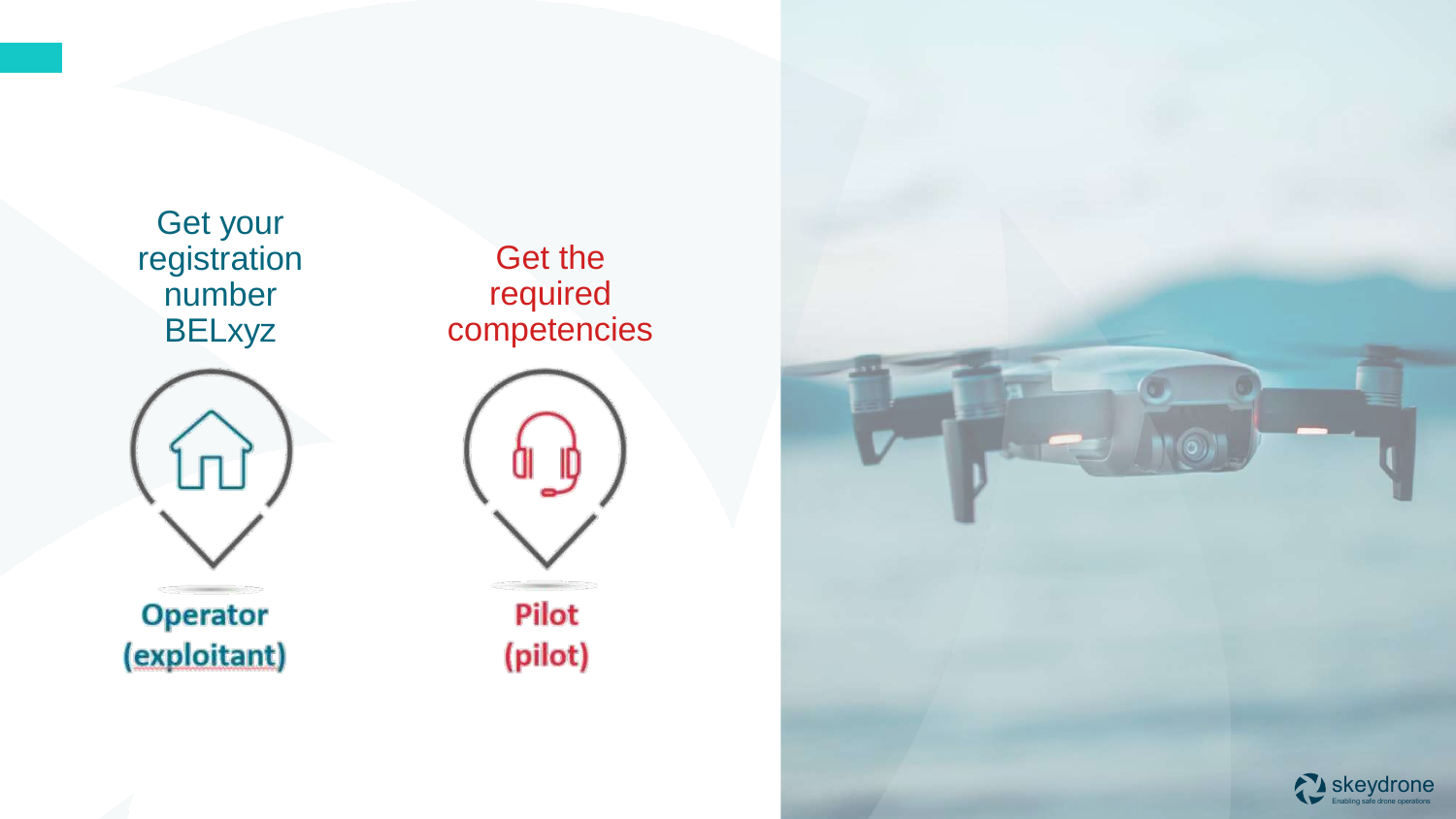## THREE CATEGORIES DRONE OF FLIGHTS







**OPEN SPECIFIC CERTIFIED**

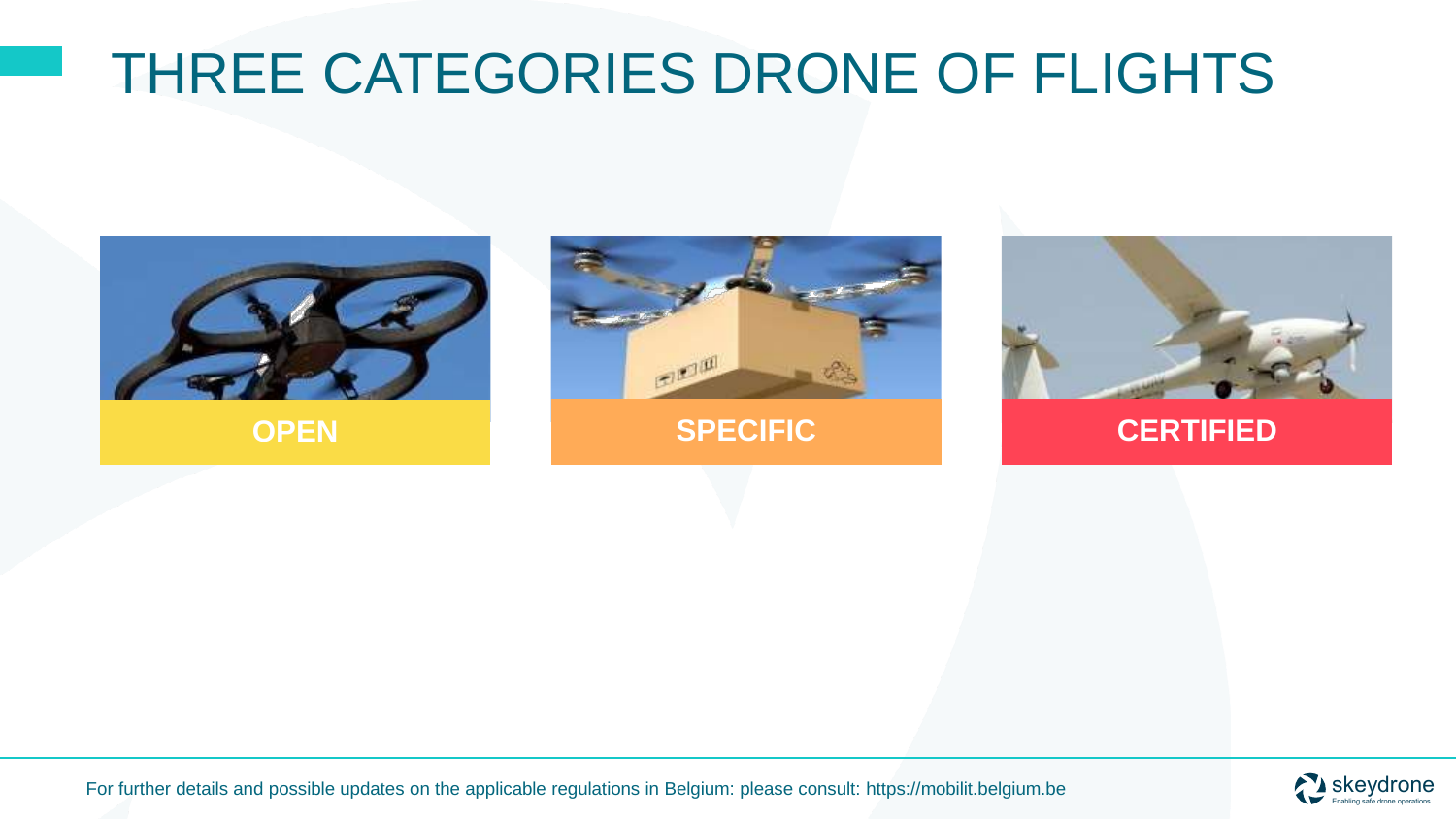## THREE CATEGORIES DRONE OF FLIGHTS



#### What ever the category: ALWAYS make sure you ALSO comply with the Geo-Zone requirements

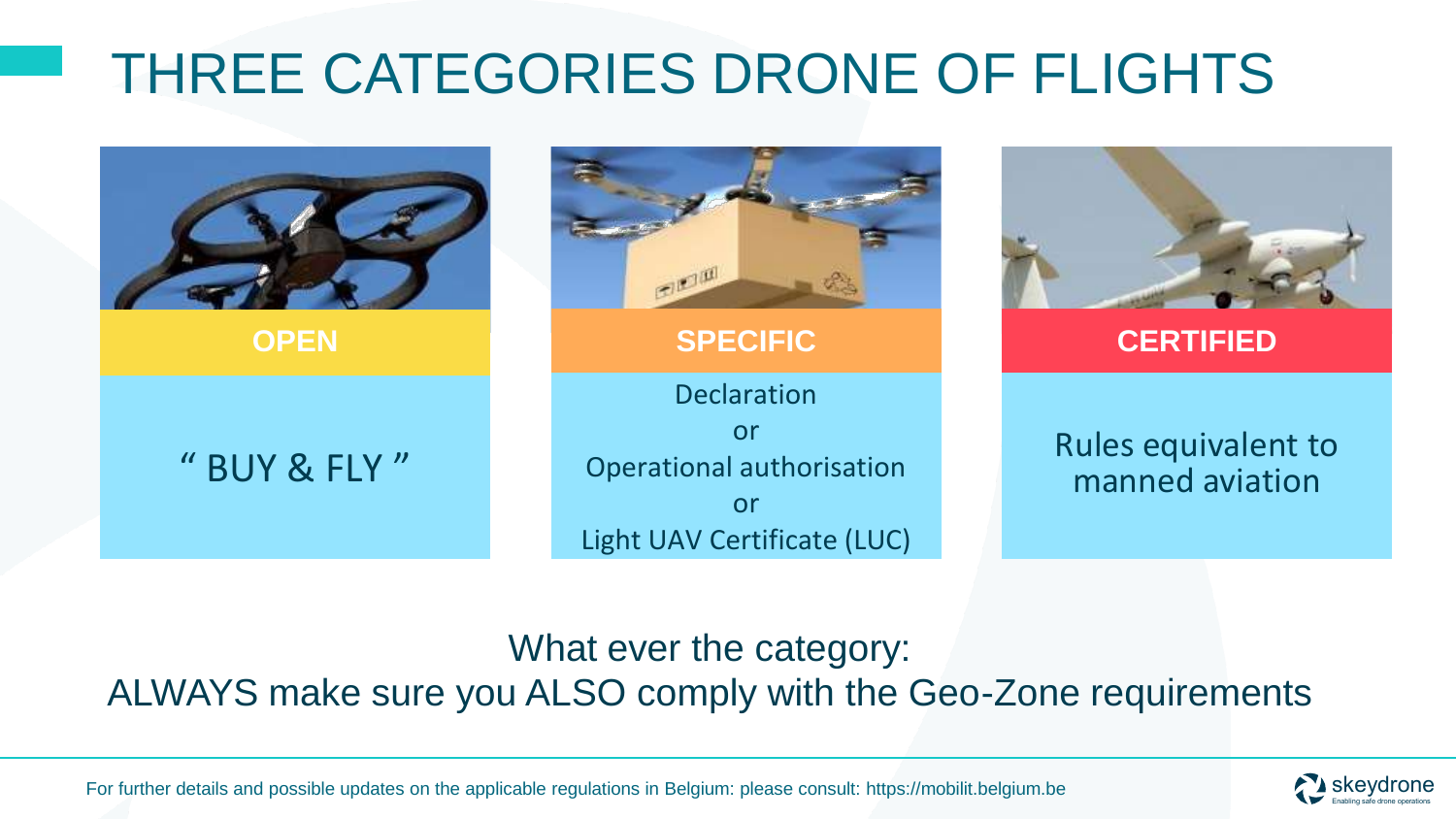## EU legislation flight category details



Low risk

Including automated

flights

- To operational dationsals • No operational authorisation operator before start of flight
- VLOS, 25kg MTOM, 120m AGL

Including BVLOS & Including BYLE  $e^{-\frac{1}{2}||x||}$ 

- Increased risk
- Operational authorisation required by CA based on **SORA**

**U** Declaration sunices for<br>Standard Scenario's (STS-x) **or** Declaration suffices for **or** LUC with self-authorisation



#### **OPEN SPECIFIC CERTIFIED**

- Risk as manned aviation
- Certified operator • Certified operator
- $\frac{1}{100}$  manned application • Certified UAS with CoA
- Licensed pilot

For each of these categories there are minimum pilot competencies !